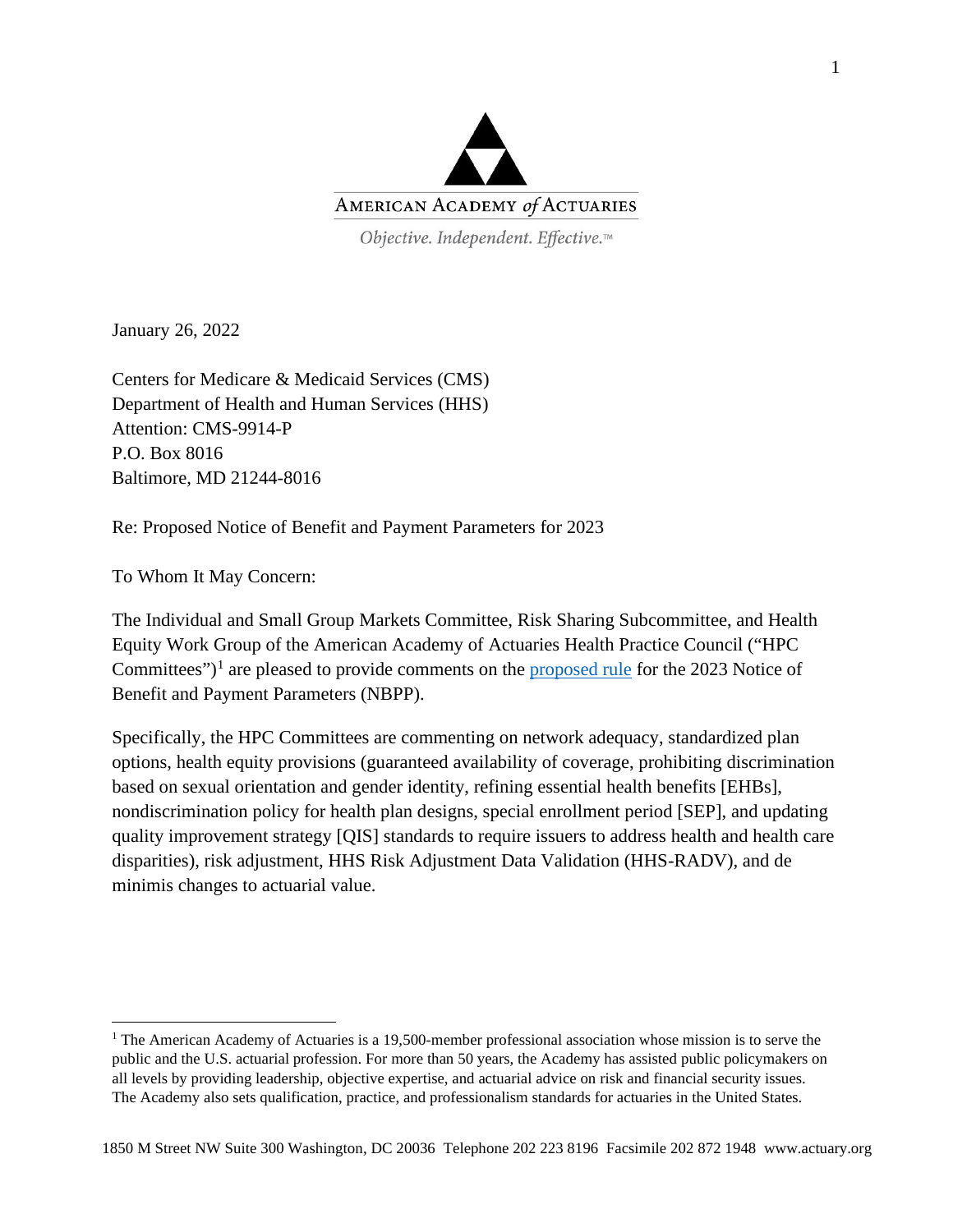## **Enhancing Consumer Options & Choice**

#### *Network Adequacy (§ 156.230)*

Under the proposed Rule, beginning in plan year 2023, CMS would conduct network adequacy reviews in all federally facilitated marketplace (FFM) states except for states performing plan management functions that adhere to a standard as stringent as the federal standard and elect to perform their own reviews.

The federal standard would expand the list of provider specialties subject to quantitative time and distance standards, calculated at the county level, include new appointment wait time standards for certain critical service categories (e.g., behavioral health services, primary care [routine], and specialty care [non-urgent]), and require the network adequacy reviews to occur prospectively during the Qualified Health Plan (QHP) certification process. Issuers that are unable to meet the specified standards could submit a justification to explain why they are not meeting the standards, what they are doing to work toward meeting them, and how they are protecting consumers in the meantime. If finalized, the revised standards could better meet the health care needs of QHP enrollees. The HPC Committees understand that CMS will detail county-specific time and distance parameters in future guidance and encourages CMS to develop parameters that reflect differences in population size and density even within counties.

Starting with the QHP certification cycle for plan year 2023, CMS also proposes to collect data from issuers on which of their in-network providers offer telehealth services. This information could be helpful to evaluate whether a QHP meets network adequacy standards and would inform future development of network adequacy standards that reflect the availability of telehealth services.

CMS proposes to increase the Essential Community Provider (ECP) threshold that issuers must include in their network from 20% to 35%. As stated in the notice, in 2021, 80% of medical plans and 74% of dental plans met the 35% threshold, and the mean Essential Community Provider percentage across FFM issuers was 55%. The increase in the threshold helps ensure that low-income and other medically underserved individuals have increased access to health care services, which helps advance health equity. Because most health plans already meet the 35% threshold, and QHP issuers falling short of the standard could satisfy the standard by using ECP write-ins, the HPC Committees does not expect that this change would have a disruptive impact on the market.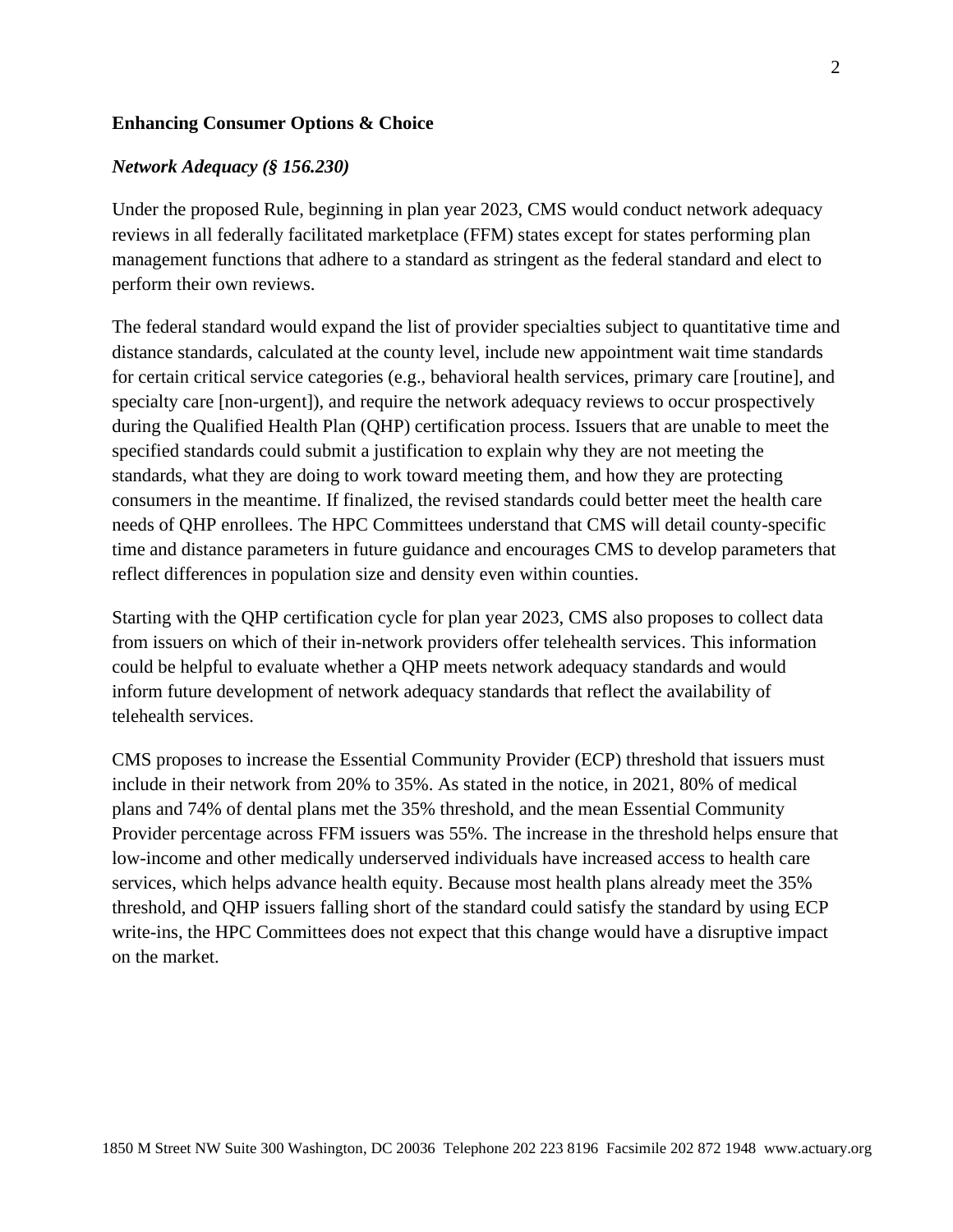## *Standardized Plan Options (§ 156.220)*

CMS proposes to require issuers in the FFMs and state-based marketplaces on the federal platform (SBM-FPs) to offer plans with standardized cost-sharing parameters at every product network type, metal level, and throughout every service area that they offer non-standardized options in plan year (PY) 2023. For example, if an issuer offers a non-standardized gold plan for a particular product network in a particular service area, that issuer must also offer a standardized gold plan in that same service area in that product network.

CMS is not proposing to require issuers to offer standardized plan options at product network types, metal levels, and throughout service areas in which they do not offer non-standardized options. CMS has designed two sets of standardized plan options at each of the bronze, expanded bronze, silver, silver cost-sharing reduction (CSR) variations, gold, and platinum metal levels of coverage, with each set being tailored to the unique cost-sharing laws in different sets of states.

CMS also proposes to display these standardized options differentially on HealthCare.gov and to resume enforcement of the existing standardized plan option differential display requirements for web brokers and QHP issuers utilizing a Classic Direct Enrollment or Enhanced Direct Enrollment pathway.

These standardized plans would be required in all FFMs and SBM-FPs assuming a one-size-fitsall within FFMs and SBM-FPs. The HPC Committees note that because health care is primarily locally focused and different states have different market dynamics, it is unlikely that standardized plans would work the same in all FFMs and SBM-FPs.

The appeal of standardized plans is to give individuals access to a set of plans that can be easily compared against one another, rather than the potentially complex evaluation that can result from the many plan options available in competitive marketplaces. Standardized plans facilitate both comparison of different cost-sharing structures and comparison of different issuers in the same market. However, adding more plans to a crowded marketplace will not make purchasing easier, even if these plans are standardized. Instead, the additional offerings may add to the confusion, particularly as it is likely the standardized plan options may not meet the needs of some consumers.

We encourage CMS to consider state experiences as it pursues adding additional standardized plans. For example, Vermont requires standard plans, but Vermont also restricts the number of non-standardized plans that can be offered. Additionally, California requires standardized plans on its exchange, with a prohibition on non-standardized plans. State experience is not uniformly positive. Florida initially defined standardized small group medical plans in 1992 as part of the establishment of the small group rating laws. In November 2002, the Florida Small Employer Benefit Plan Committee proposed several new basic and standard plans, which were later formally adopted by the Department of Insurance in April 2003. Importantly, Florida did not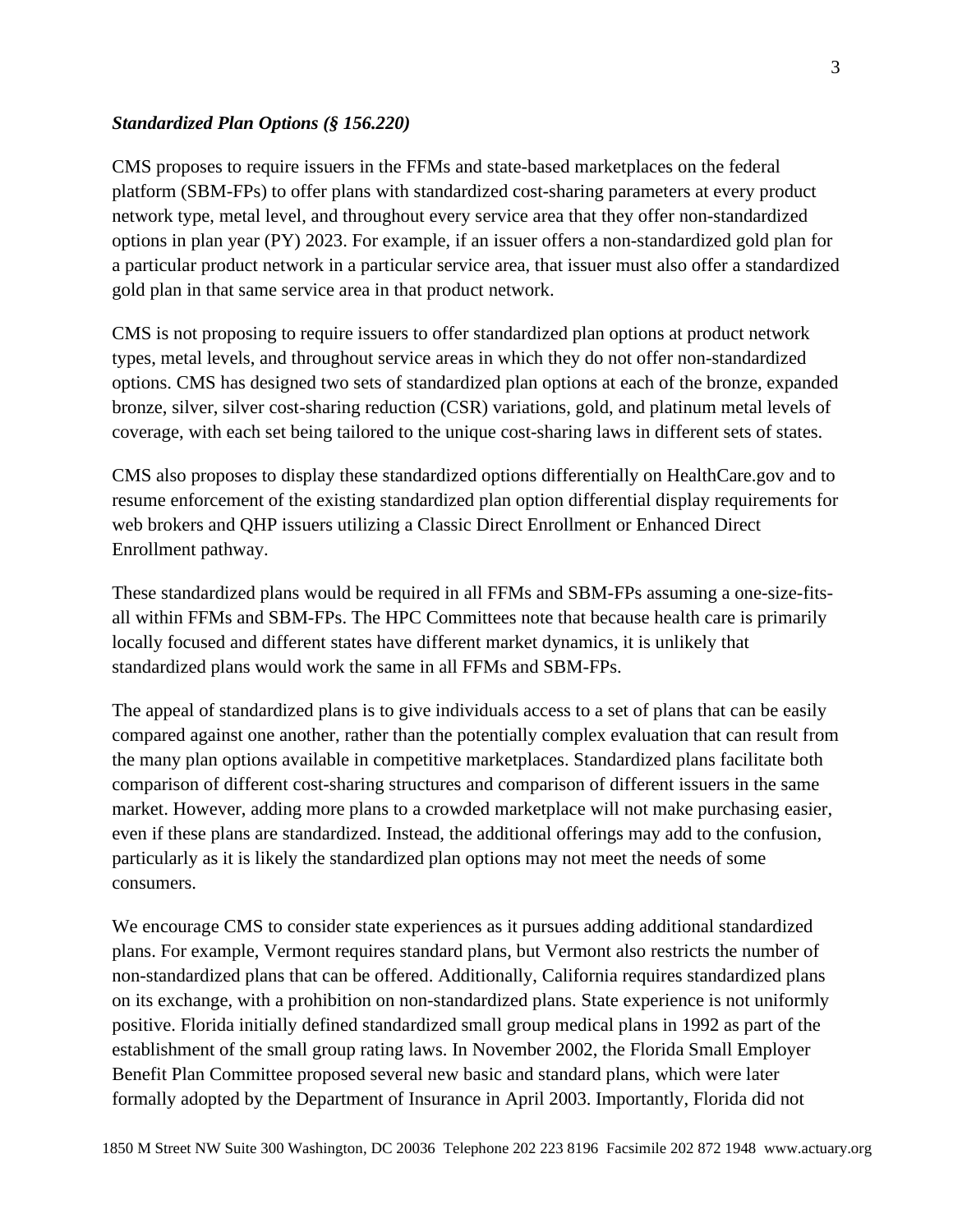restrict the number of non-standardized plans that can be offered to 2-50 life groups. One life groups were also eligible for small group coverage, but their choices were limited to the new standardized plans. Reports from the Florida Office of Insurance Regulation indicate that the new business annualized premiums for these standardized plans were less than 0.05% of the total small group market annualized premiums for calendar years [2](#page-3-0)006–2012.<sup>2</sup>

Adding standardized plan options without limiting the number of non-standardized plans offered is not consistent with the stated goals of streamlining and optimizing the plan selection process on the exchange and would likely result in minimal change in plan selections. The HPC Committees urge caution against using a single, nationwide set of standardized plans. Having state-specific standardized plan options would also help to mitigate disruption to the local market. It may be prudent for CMS to exempt FFM and SBM-FP issuers that are subject to existing state standardized options requirements if those state standardized plan options were implemented or are in the process of being implemented. State-specific standardized plans may better reflect the needs of the enrollees within the state, and the proposed standardized plan options may not.

## **Advancing Health Equity**

## *Guaranteed Availability of Coverage (§ 147.104(i))*

CMS requested comments regarding a proposal to reinterpret Guaranteed Availability of Coverage  $(\S 147.104(i))$  requirements such that issuers could not refuse to effectuate new coverage based on failure of an individual or employer to pay premiums owed for prior coverage. The HPC Committees have strong concerns about the potential impact to health plans and rates for other plan participants that could arise from members gaming the system if CMS finalizes the proposal to allow past-due premiums to be forgiven for re-enrolling members.

The HPC Committees support removing barriers to access for coverage. However, this proposal may adversely affect premiums, as premiums for all members would have to increase to offset the increased bad debt assumed by issuers. The resulting premium increase could be in the range of 0.3% to more than 3%. In the proposed rule, CMS notes that 12.4% of individuals enrolled in 2018 were terminated for nonpayment. If it is assumed that each of these individuals has up to 3 months of nonpayment and that all enrollees were enrolled for a full 12 months, the resulting load could be determined as follows assuming an average of three months of past-due payments and uniform premiums in each month: number of months of nonpayment divided by the total number of months paid:

 ${0.124 * 3}/ {0.124 * 9 + 0.876 * 12} = 3.2\%$  ${0.124 * 3}/ {0.124 * 9 + 0.876 * 12} = 3.2\%$  ${0.124 * 3}/ {0.124 * 9 + 0.876 * 12} = 3.2\%$ .<sup>3</sup>

<sup>2</sup> FLOIR [industry reports.](https://floir.com/resources-and-reports/industry-reports)

<span id="page-3-1"></span><span id="page-3-0"></span><sup>&</sup>lt;sup>3</sup> This assumes the premium is the same for the 12.4% and the 87.6%.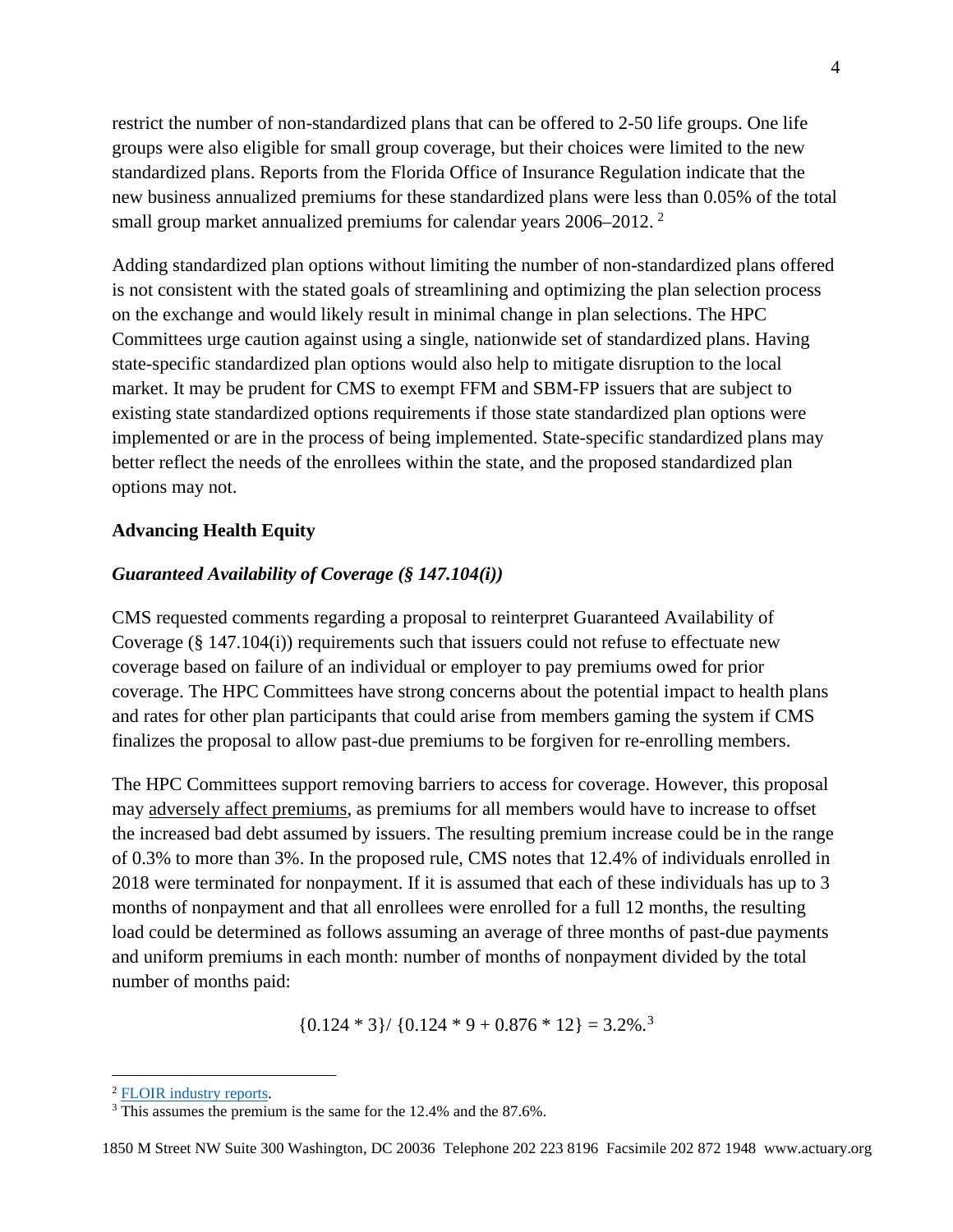Should this provision be finalized as proposed, it is expected that the rate of disenrollment would increase. As the rate of disenrollment rises, any required premium load would increase at an even higher rate as the amount of unpaid premiums increases are compounded by decreases in paid premiums.

Combating access issues for low-income individuals is a laudable goal, but it is one most appropriately addressed through management of premium subsidies and cost-sharing. Effective forgiveness of premiums that are past due transfers this responsibility directly to those consumers who do pay.

CMS also requested that the HPC Committees provide comments on affordability, and access for the individuals who reliably pay. As stated above, premiums are expected to increase to account for the lost revenue. This is expected to reduce overall affordability for consumers if this policy results in significant gaming. Additionally, it could reduce access if issuers exit the market.

The primary benefit would be reduced administrative costs for issuers. CMS also requested comments regarding whether issuers that implemented policies requiring payment of past-due premiums prior to re-enrollment experienced declines in administrative costs related to the collection of past-due premiums. The HPC Committees would anticipate some decreases in administrative costs, as most systems are heavily integrated.

It is unlikely that modifying guaranteed issue will create a meaningful impact on risk transfers, though the HPC Committees note that this dynamic depends on the relative morbidity of the people who pay their premiums on time compared to those with past-due premiums. For example, this proposal may result in a modest improvement in overall risk score levels if the members who are current with their premium payments are less healthy or have higher average claims than those who have outstanding premiums that are past their due date.

# *Prohibit Discrimination Based on Sexual Orientation and Gender Identity (Amends §147.104(e))*

CMS proposes to prohibit marketplaces, issuers, agents, and brokers from discriminating against consumers based on sexual orientation and gender identity. CMS rules previously prohibited discrimination based on "race, color, national origin, disability, age, sex, gender identity or sexual orientation," but amendments made in 2020 to § 155.120(c) removed gender identity and sexual orientation from these non-discrimination protections by revising CMS regulations. If finalized, this proposal would revert § 155.120(c) to the pre-2020 nondiscrimination protections.

Prohibiting discrimination based on sexual orientation and gender identity would increase access to health care and decrease health disparities experienced by people who identify as lesbian, gay,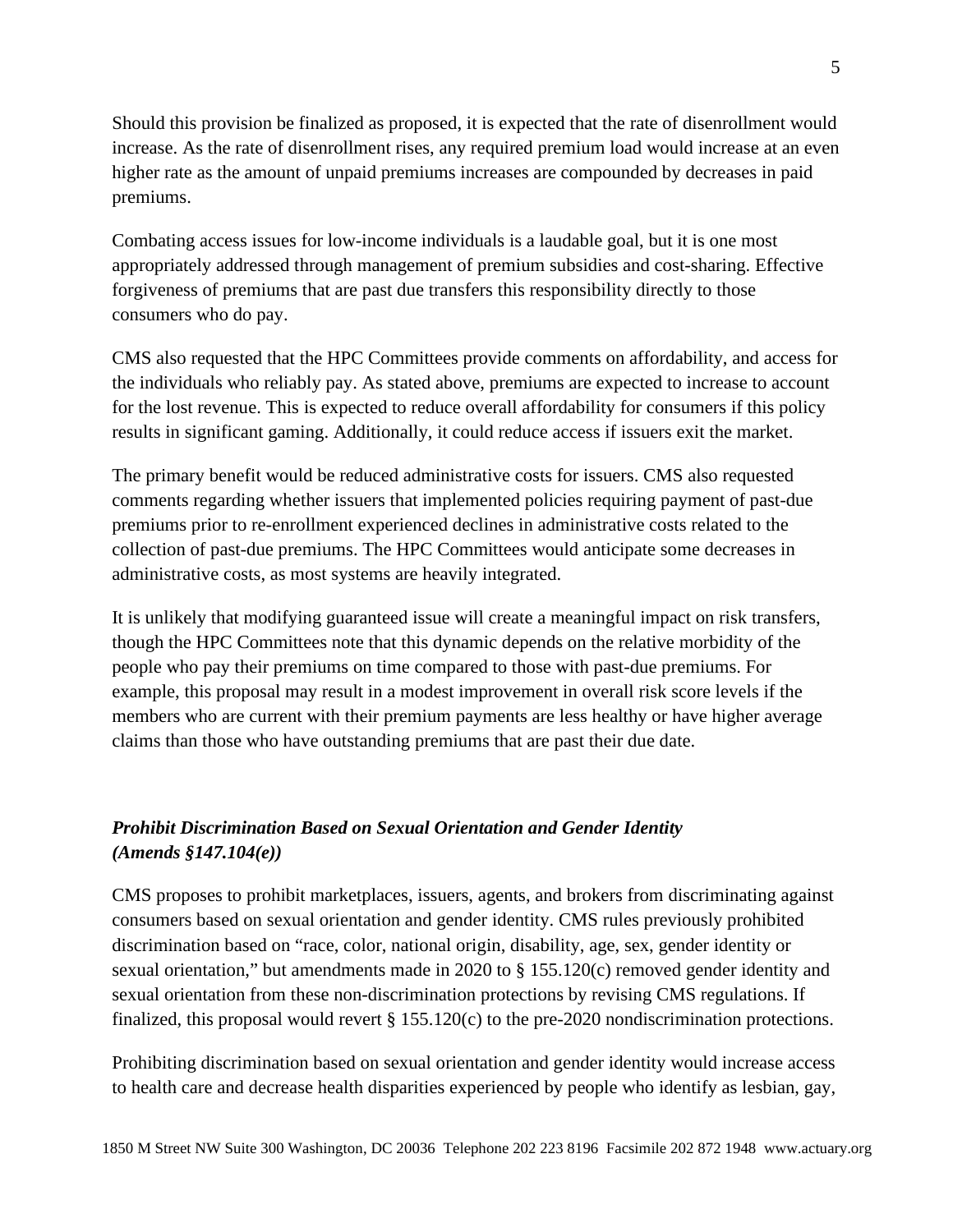bisexual, transgender, queer, or intersex (LGBTQI+), thereby promoting health equity. It is our understanding that few, if any, issuers changed their practices in response to the 2020 amendment to  $\S 155.120(c)$ . Therefore, the HPC Committees expect that this change would have little to no impact on premiums or issuer practices. The HPC Committees support this proposed change as it advances health equity.

# *Refine Essential Health Benefits (EHBs) Nondiscrimination Policy for Health Plan Designs (§ 156.125)*

CMS proposes to refine the EHB nondiscrimination policy to ensure that benefit designs, and particularly benefit limitations and plan coverage requirements, are based on clinical evidence that incorporates evidence-based guidelines into coverage and programmatic decisions and relies on current and relevant peer-reviewed medical journal article(s), practice guidelines, recommendations from reputable governing bodies, or similar sources. CMS proposes refining CMS regulations and providing examples that illustrate presumptive discriminatory plan designs, such as discrimination based on age, health conditions, and sociodemographic factors.

CMS current rules provide that an issuer does not provide EHB "if its benefit design, or the implementation of its benefit design, discriminate based on an individual's age, expected length of life, present or predicted disability, degree of medical dependency, quality of life, or other health conditions."

The proposed rule is consistent with the current rule and supports the consistent application of § 156.125 to ensure that enrollees can access covered benefits equitably.

## *Special Enrollment Period (SEP) Verification (§ 155.420)*

CMS proposes to relax the pre-enrollment SEP verification requirements for exchanges using the federal platform. Exchanges using the federal platform are currently required to meet preenrollment verification requirements for certain SEPs in order for their coverage to be effective; this requirement does not extend to state-based exchanges. Under the proposal, exchanges using the federal platform would only be required to conduct pre-enrollment SEP verification requirements for the SEP associated with consumers losing minimum essential coverage. While this circumstance involves ~60% of SEP enrollments, there is still a significant number of other types of circumstances that would no longer be subject to verification.

Less restrictive SEP enforcement mechanisms have the potential to worsen the risk profile. Loosening enforcement could increase abuses of SEP eligibility that might be occurring. On the other hand, onerous SEP verification requirements could reduce participation among those legitimately eligible, potentially reducing participation among the healthy SEP population, thus worsening the risk pool.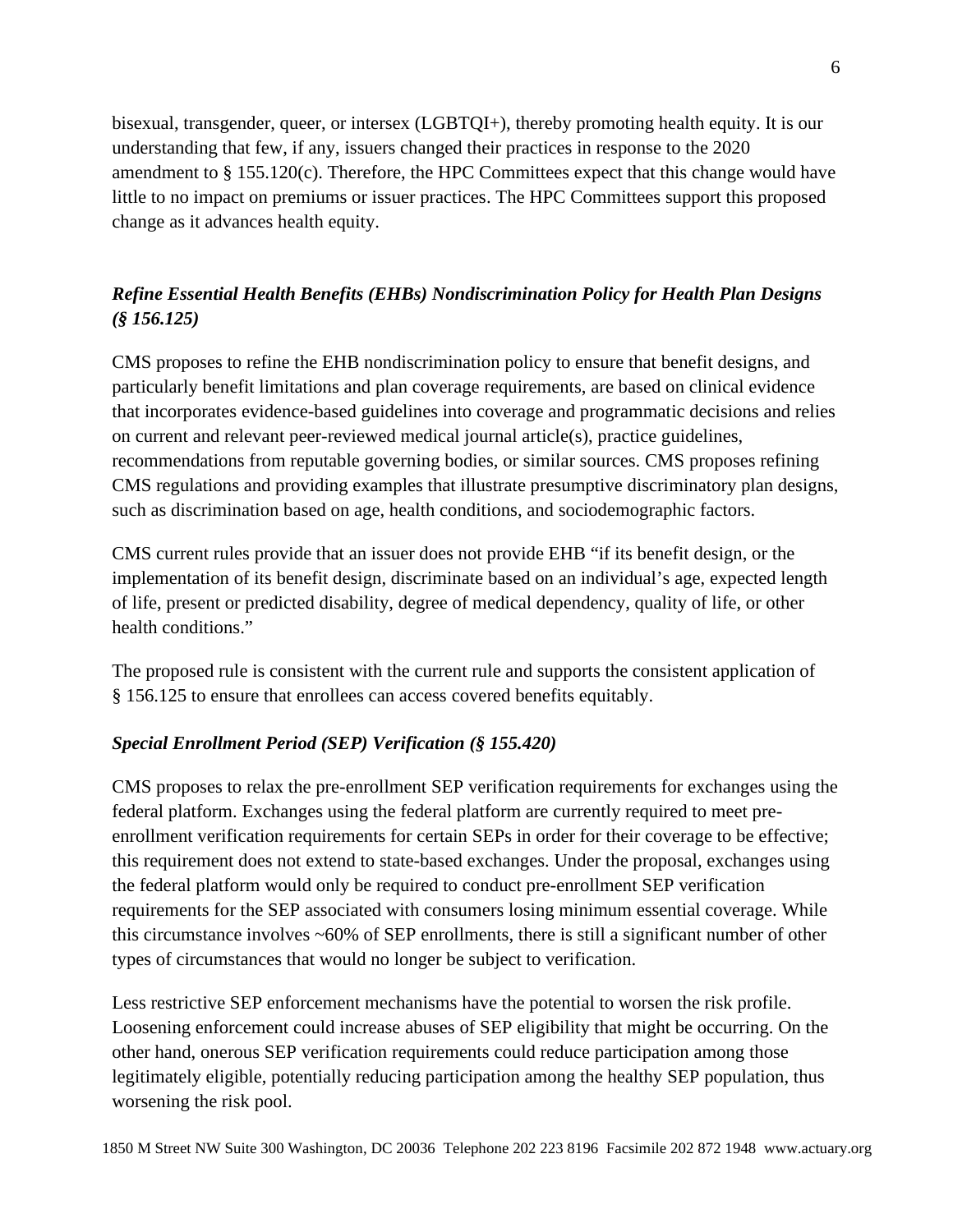## *Updating Quality Improvement Strategy (QIS) Standards to Require Issuers to Address Health and Health Care Disparities (§ 156.1130)*

CMS proposes to update the QIS standards beginning in PY2023 to require QHP issuers to address health and health care disparities as a specific topic area within their QIS. Currently, QHP issuers participating in a marketplace for two or more consecutive years are required to implement and report on a QIS that includes at least one topic area defined in section  $1311(g)(1)$ of the Affordable Care Act (ACA) (activities to improve health outcomes, prevent hospital readmissions, improve patient safety and reduce medical errors, promote wellness, and health and reduce health and health care disparities). The HPC Committees wholeheartedly support this proposal to reduce disparities in health and health care.

## **Lowering Premiums and Strengthening Markets**

## *Risk Adjustment (§ 153.320)*

## *Calibration Data*

The HPC Committees encourage CMS to use 2017, 2018, and 2019 EDGE data for calibration of the 2023 risk adjustment model. CMS has requested additional input regarding potential use of 2020 EDGE data in future years of risk adjustment. The HPC Committees note that 2020 data is unlikely to be consistent with experience in other benefit years due to influence of COVID-19. The pandemic had variable effects on different avenues of treatment, which is likely to have resulted in meaningful changes to the relative cost of treating conditions that are primarily addressed in different settings. For example, many procedures were canceled and delayed due to the impact of COVID-19. This in turn is likely to distort risk adjustment coefficients relative to a more typical delivery pattern (i.e., experience in years where medical treatment patterns were not impacted by the pandemic). It is anticipated that the major care capacity constraints associated with COVID-19 are likely to be gone when this data would first be available for use in the 2024 risk adjustment. Note that a similar issue is likely true for 2021 EDGE data as well, albeit to a smaller degree in many geographies. If CMS chooses to use 2020 or 2021 EDGE data, CMS should review any relative changes in risk adjustment coefficients between conditions and evaluate these changes for clinical reasonability and applicability in a health care ecosystem without large interruptions in certain service delivery platforms attributable to the novel nature of the SARS coronavirus 2 in 2020 and 2021. The HPC Committees anticipate these variations will be more impactful than any inaccuracies that arise from using older risk adjustment coefficients. This aligns with current practice of many industry participants. The HPC Committees note that not relying on 2020 experience to develop risk adjustment coefficients is consistent with industry practice, including CMS guidance, as the vast majority of Medicare Advantage and ACA issuers used 2019 data in lieu of (or to supplement or adjust) 2020 data for 2022 pricing, which is a key indicator of the health insurance industry's faith, or lack thereof, in 2020 data as a predictor of future experience.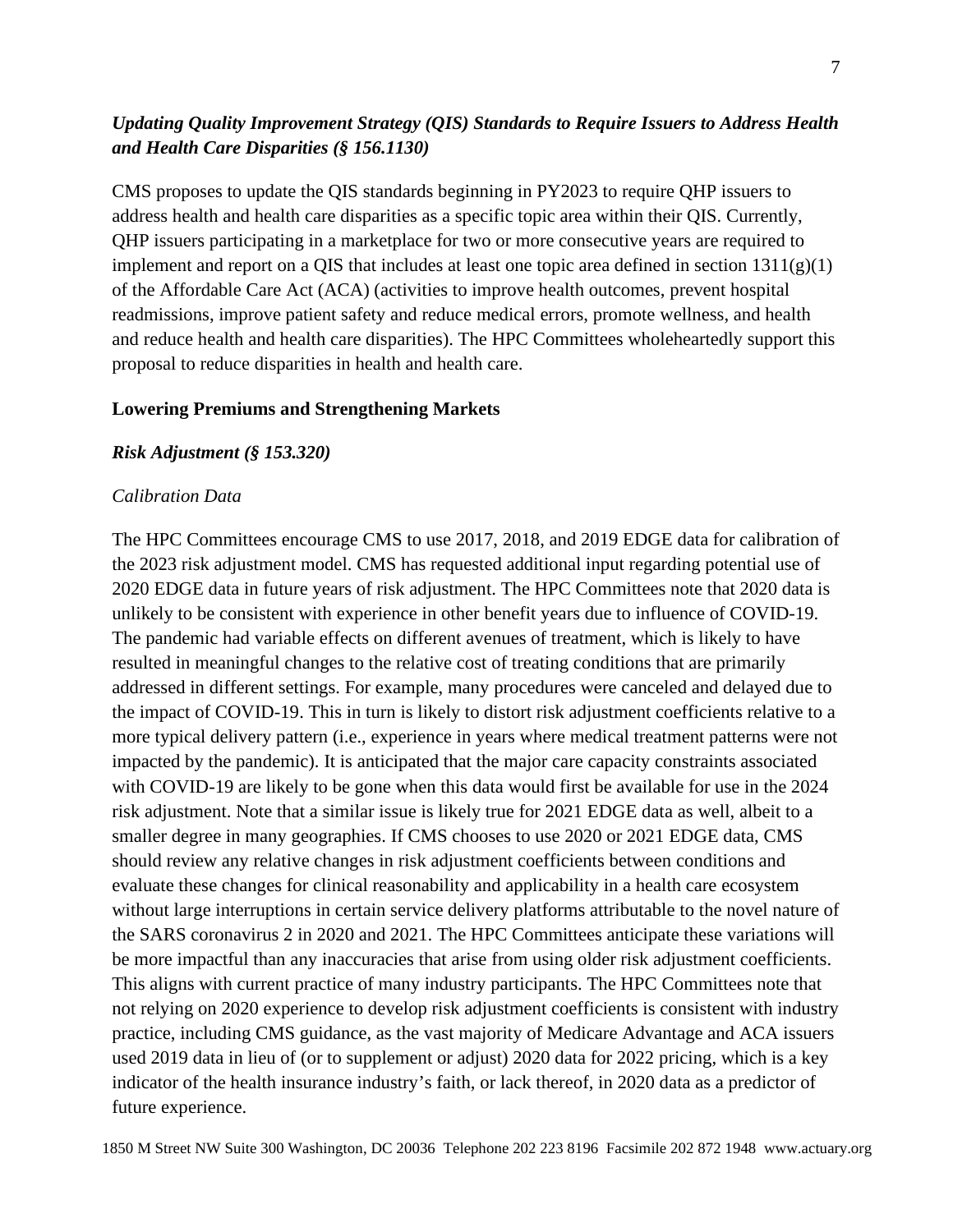### *Updated Risk Score Model*

CMS is again proposing changes first offered in the Proposed 2022 Payment Notice, [4](#page-7-0) including a two-stage linear regression, modification to an interacted hierarchical condition categories (HCC) counts severity designation, and modifications to the enrollment duration to focus on individuals with HCCs and six or fewer months of enrollment. These proposals follow a risk adjustment white paper published on October 26, 2021.<sup>[5](#page-7-1)</sup> Health Practice Council comments on this proposal are generally aligned with our prior comments. The HPC Committees appreciate the additional detail, and finds the justifications behind the modification to enrollment duration factors and the updated approach to severity to be reasonable. However, the HPC Committees still have concerns that the two-stage model process was developed with the singular goal of improving predictive ratios for low-risk enrollees and modestly reduces overall model fit and accuracy.

The HPC Committees thank CMS for publishing the December 28, 2021, transfer results simulation report that assesses the impact of proposed model changes. This is a significant benefit that CMS should consider replicating for future updates to the risk adjustment model, assuming results can be produced in a timely fashion. As the primary purpose of risk adjustment is to insulate issuers from member selection, understanding the effects of risk adjustment changes on financial outcomes is of particular use. The HPC Committees reviewed the simulated transfer results and came to the following observations:

- The new transfers in general do produce some modest compression of risk adjustment transfers, both in terms of total dollars transferred under the program and in terms of transfers as a percentage of premium. Most favorable adjustments appear to be the result of decreased payments into the program and most unfavorable adjustments appear to be the result of decreased receipts from the program.
- The simulated transfer report shows that impacts are very issuer-specific, and smaller issuers appear likely to see much larger swings in risk scores and risk transfers. Some changes are in excess of 15% of issuer premium reported for 2020 on 2022 Unified Rate Review Template (URRTs).
- The changes may be challenging to estimate for each state, as there is notable variation in the change in risk score even on a risk pool level across states and markets—risk score changes are not uniform in direction or in magnitude.

In addition to the above observations, the unique nature of 2020 data and the impacts of the COVID-19 pandemic could have some influence on the direction and magnitude of risk score changes that will be felt in practice. This is mitigated to some degree by CMS' publication of transfers for all four simulations using the same base data, an approach the HPC Committees

<span id="page-7-0"></span> $4$  Academy comments on the 2022 model changes can be found beginning on page  $4$  [here.](https://www.actuary.org/sites/default/files/2021-11/Academy_Comment_Letter_CCIIO_RA_Technical_Paper_11.24.21.pdf)<br><sup>5</sup> Academy comments on the model proposals in the white paper can be found here.

<span id="page-7-1"></span>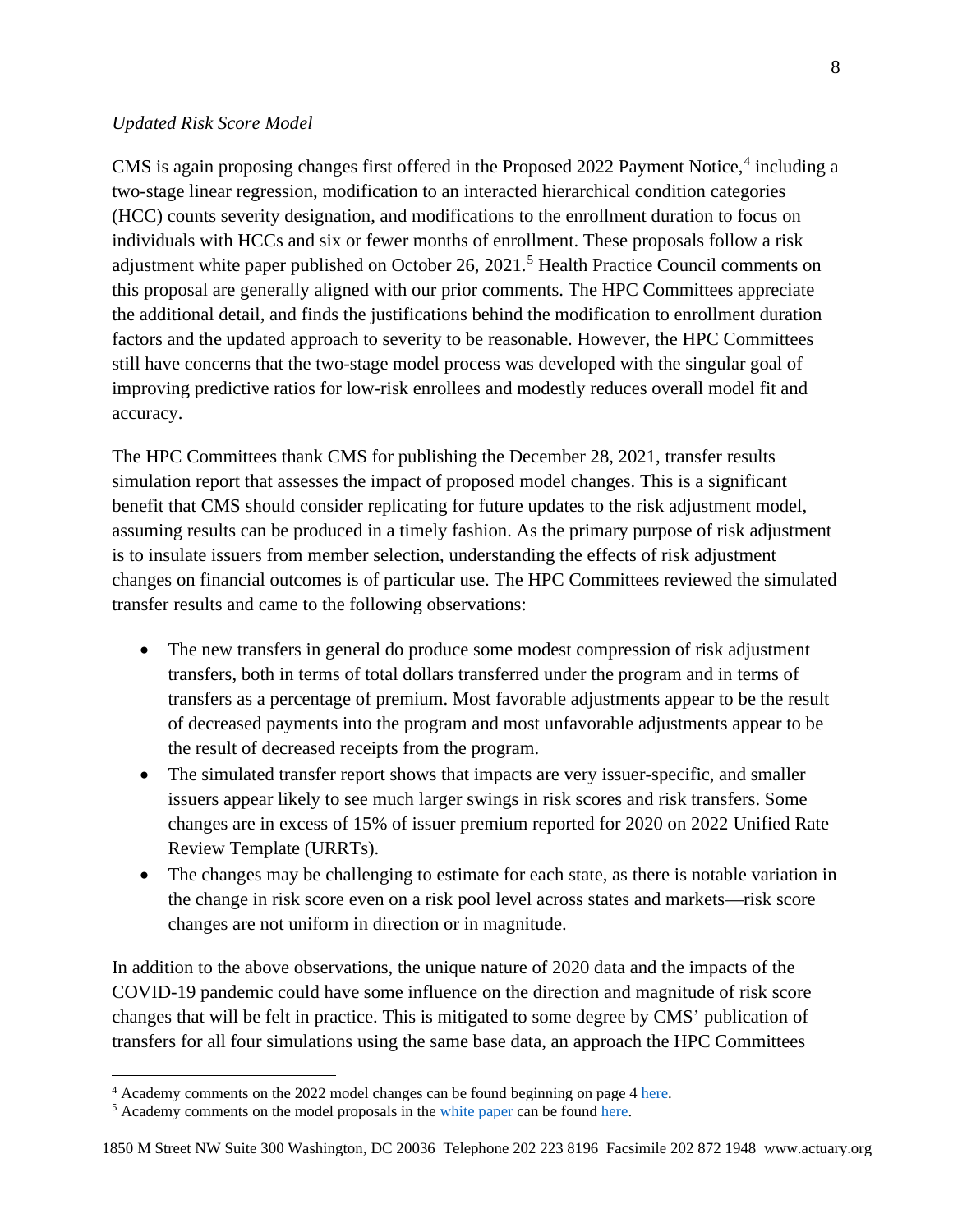reiterate that it appreciates, though it is likely that somewhat different patterns of variation could be experienced in a benefit year with more historically typical utilization patterns.

Another key limitation of the simulated transfer results is the inability to review effects of the various proposed changes on their own. As noted in our earlier comments on the technical paper, the HPC Committees observed that the more intuitively reasonable changes to severity and enrollment duration show significant improvement over the base model and would have liked to see simulated transfer results for all three proposed model changes separately, along with the combined effect of the updated approaches to enrollment duration and severity. The HPC Committees remain largely supportive of implementation of both proposals in tandem, though it is still noted that small group market issuers with non-calendar-year business may prefer the original enrollment duration factor approach due to the timing issue noted above. The HPC Committees would like to understand the influence of the two-stage weighted calibration on transfers on its own, given the overall decrease to model performance and fit that naturally arise from this methodology. Because of this limitation in the risk adjustment transfer analysis, the HPC Committees are unable to provide more specific responses to the requested comments on whether CMS should implement the separate proposals rather than all three at once.

### *RXC (Prescription Drug Category) Mappings*

The change to RXC mappings used for calibration data is likely appropriate, as this will align condition identification in that experience year with concurrent relevancy of particular drugs for each RXC. While not the focus of the proposal, the HPC Committees note that some of the laterstage changes to RXC mappings, such as the initial removal of hydroxychloroquine sulfate from the RXC mapping incorporated in calendar year 2020 risk scores was announced in April 2021, after the close of annual financial statement reporting. This removal had significant financial implications for many issuers, and the prospect of similar changes in the future could drive some issuers to price with higher margins to offset potential negative implications of late-stage risk score model changes following the conclusion of annual financial statements. In the future, CMS should consider the relative benefit of removing an RXC at such a late stage relative to potential impact on market stability and financial outcomes for issuers.

#### *CSR Adjustments in the Risk Score Model*

The HPC Committees have no additional comment at this time on the proposed factors, though it reminds CMS of our [comments](https://www.actuary.org/sites/default/files/2021-11/Academy_Comment_Letter_CCIIO_RA_Technical_Paper_11.24.21.pdf) regarding potential risk score model changes for CSRs included in the October 26, 2021, [technical paper,](https://www.cms.gov/files/document/2021-ra-technical-paper.pdf) most notably that CMS should continue to evaluate the purpose and appropriateness of the current CSR adjustment factors in light of continued nonfunding of CSR subsidies and the potential socioeconomic health equity issues associated with the lower-than-anticipated induced utilization levels identified in the technical paper.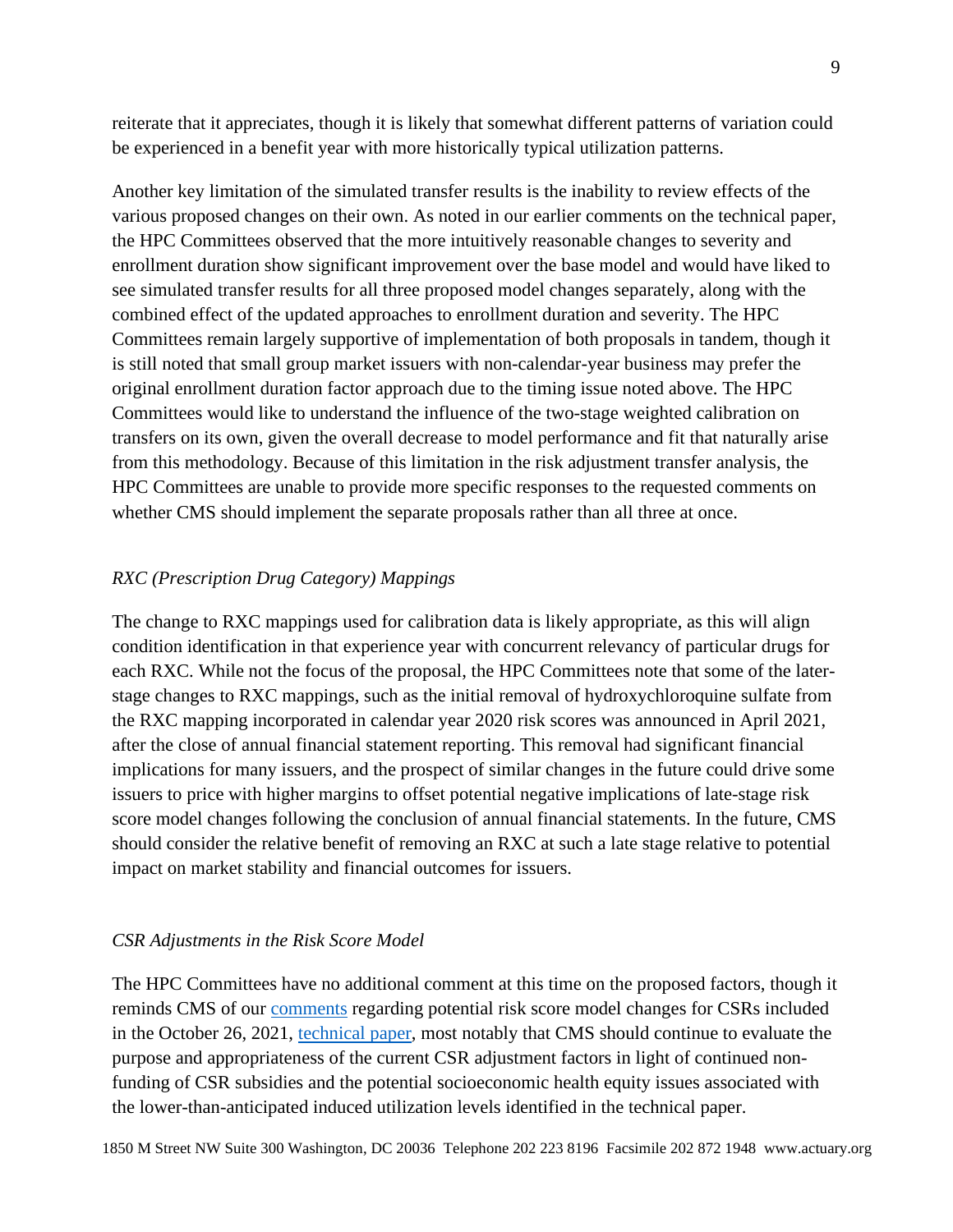#### *Model Performance*

The HPC Committees note that the model as proposed shows modestly improved R-squared values relative to prior models and reiterates our [comments](https://www.actuary.org/sites/default/files/2020-12/American_Academy_of_Actuaries_NBPP_2022_Comments.pdf) from the 2022 payment notice that this occurs despite the two-stage weighted calibration approach, not because of it. Additionally, model changes related to the interacted HCC counts and enrollment duration factors will require issuers to update their process, incurring an additional administrative burden. The CMS-HCC model still remains materially less predictive than other industry risk adjustment models available in 2016, and the HPC Committees recommend that CMS review these relatively modest trade-offs versus the potential market disruption and related complexity.

#### *State Flexibility for Risk Adjustment*

The HPC Committees do not have any specific comments regarding the termination of state flexibility for risk adjustment. For Alabama's request for continued flexibility in the small group market, the HPC Committees note that Alabama's ability to satisfy the de minimis standard has been predicated on the dominant market participant declining to price the risk adjustment receivable it typically accrues into premiums, while other market participants priced in risk adjustment payables. As such, risk adjustment flexibility did not increase any premiums. However, if market dynamics have changed to the extent that non-dominant market participants begin to anticipate a material risk adjustment recovery in pricing, then this may be a sign that the dynamics that supported the previous request may no longer apply. At the same time, the HPC Committees recognize (as noted elsewhere in our comments) that 2020 was a very atypical year, which would support the idea that 2020 data should not be considered as a sole basis for this determination. However, risk adjustment flexibility is intended to address imbalances in the risk adjuster applicable for a given state, and dominant market share on its own is not an indication of imbalance in the risk adjuster if available and credible data do not otherwise support this assertion.

#### *Expanded Data Requests*

Starting with the 2023 benefit year, CMS proposes to collect and extract the following five new data elements from issuers' EDGE servers through issuers' EDGE Server Enrollment Submission (ESES) files and risk adjustment recalibration enrollment files: (1) ZIP code, (2) race, (3) ethnicity, (4) subsidy indicator, and (5) ICHRA (Individual Coverage Health Reimbursement Arrangement) indicator. For race and ethnicity data, CMS proposes to require issuers to report race and ethnicity in accordance with the October 30, 2011, HHS Implementation Guidance on Data Collection Standards for Race, Ethnicity, Sex, Primary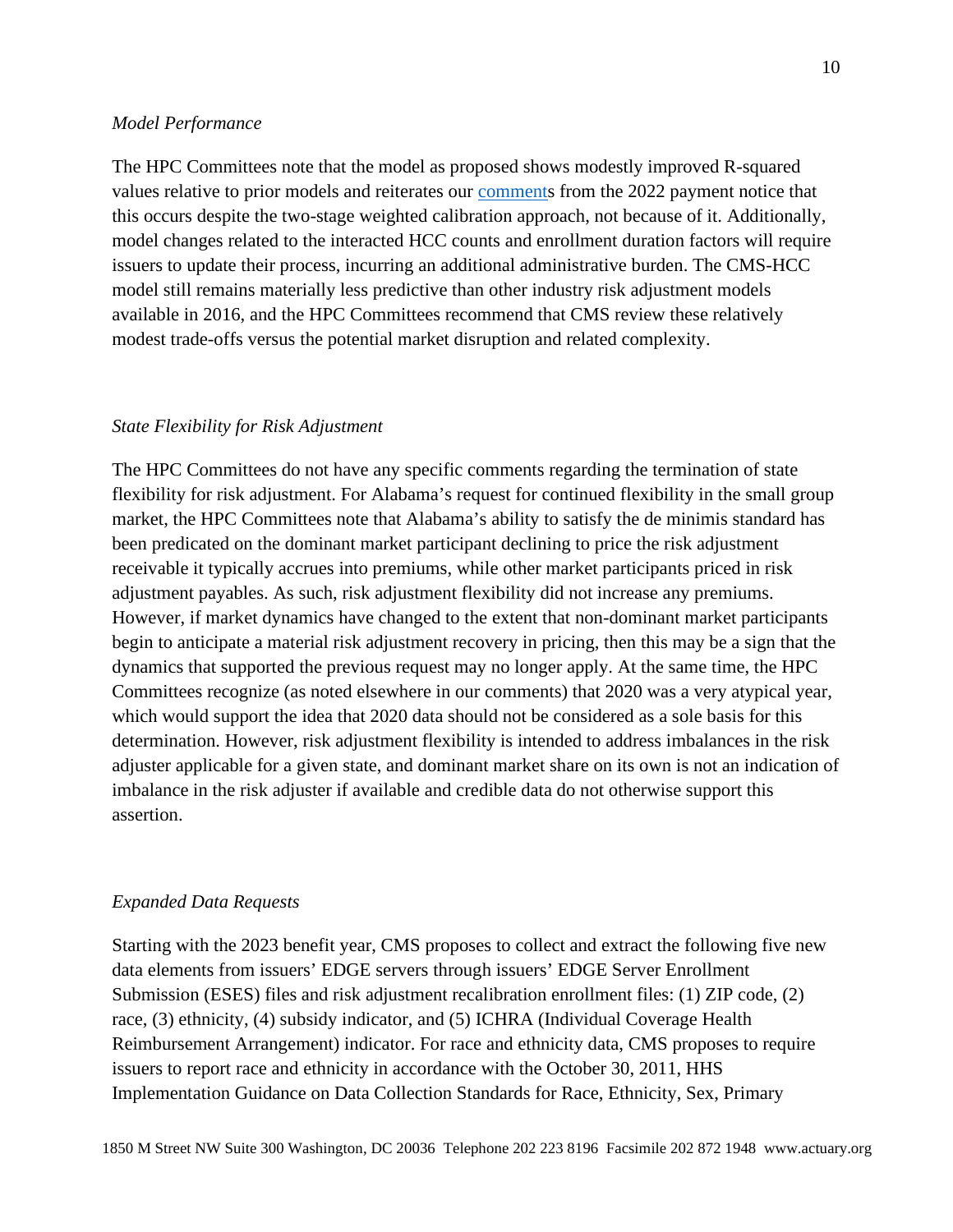Language, and Disability Status (2011 HHS Data Standards), which is collected at a granular level that would allow CMS to better analyze more subpopulations than the current data allows, thereby allowing CMS to consider more areas of health equity, as well as to better address discrimination in health care and health disparities. Beginning with the 2022 benefit year, CMS also proposes to extract plan ID, rating area, and subscriber indicator, which issuers are already required to provide as part of the enrollee-level EDGE data. In conjunction with the proposed collection and extraction of the new and current data elements in this proposed rule, CMS also proposes to exclude plan ID, ZIP code, and rating area from the limited data set containing enrollee-level EDGE data that the U.S. Department of Health and Human Services makes available to qualified researchers. However, CMS proposes to include race, ethnicity, ICHRA indicator, subsidy indicator, and subscriber indicator in the limited data set once they are available.

The HPC Committees supports CMS' collection of data elements required to perform simulations of risk adjustment transfers, as the HPC Committees have suggested in previous comments to the departments. Evaluation of model fit is useful, but the effects of the change are most important in terms of how they impact transfers. Once CMS has this data available for use, the HPC Committees anticipate that the additional insights from this information will help ensure program changes are effective on both a theoretical and practical basis, and will not lead to significant market and premium changes. The HPC Committees also support the collection of the additional data elements for the stated purpose of analyzing health equity impacts and determining whether new policies, regulation, or guidance may be necessary or appropriate to further advance equity in the individual, small group, and merged markets. However, the HPC Committees note that issuers populate the EDGE servers for the single purpose of supporting risk adjustment transfer calculations, and the data elements that do not support risk adjustment may not be accurate and could impact any analysis that is not related to risk adjustment. Additionally, data elements that are not directly used for risk adjustment may not be quality checked (or even populated correctly). It may be appropriate to collect such information separately, so that the appropriate data validation processes could be applied.

The HPC Committees also acknowledge that the collection of such data is important for the analysis of disparate health outcomes and is concerned about the potential for inappropriate use or abuse of the protected class information, in particular the race and ethnicity data elements. Therefore, the HPC Committees urge transparency in the planned use of such data and the precautions expected to be taken to protect the privacy and security of this enrollee-level data and the potential for public disclosure.

The HPC Committees appreciate the confidentiality considerations that led to the exclusion of plan ID, ZIP code, and rating area from the limited data set file. However, the HPC Committees note that this puts significant limits on the potential usability of this report from any actuarial and other research perspective given the significant regional variability in health care utilization and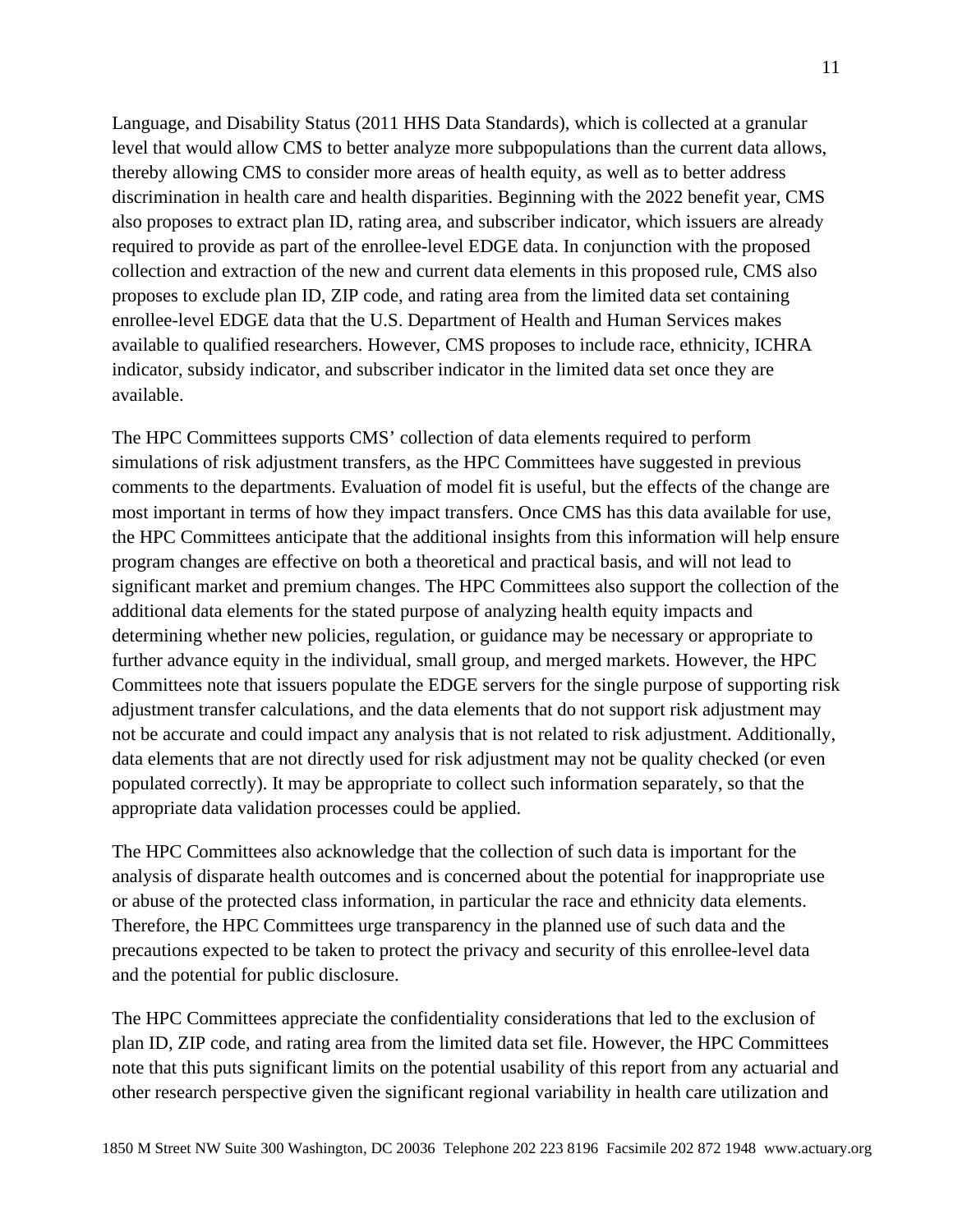cost. One approach CMS could take to inclusion would be to adopt a formal data use standard for publication. Data sources available to and within the industry typically contain data use constraints that limit publication of certain information when it is likely to become identifiable. For example, CMS could choose to only publish state and rating area data when there is more than one issuer with at least 5% of the enrollment in the rating area. While exclusion of state and rating area data would prevent researchers from accurately simulating risk adjustment transfers in states where at least one rating area had a single dominant issuer, this likely would permit more research into cost and use patterns in areas with larger populations.

### *HHS Risk Adjustment Data Validation (HHS-RADV) (§§ 153.350 and 153.630)*

#### *Changes to RADV*

The proposed Hierarchical Condition Category (HCC) Super Group changes to RADV make theoretical sense, as they serve to better align RADV evaluation with the calculation of risk scores. It is challenging to provide meaningful comment without any indication of prevalence of multiple diagnoses in a Super Group. The HPC Committees would appreciate clarification of how, if at all, RADV would accommodate the interacted HCC counts variable in the RADV process, should interacted HCC counts be finalized as proposed.

The HPC Committees support the recent recalculation of 2018 error rates to be consistent with the methodology outlined in the *Federal Register*. The HPC Committees encourage CMS to ensure that protocols used in practice align with other guidance published by the agency, particularly when said guidance is included in notice-and-comment rulemaking.

#### **Enhancing the Consumer Experience**

#### *De Minimis Changes to Actuarial Value*

CMS proposes to make changes to actuarial value by making changes to de minimis ranges. It appears that CMS may be motivated by factors that are specific to the individual health insurance market. If these narrower de minimis ranges were applied to the small group market, small employers could be required to change benefit plan designs more frequently. Cost trend tends to increase the actuarial value of a given plan design over time, and the smaller ranges would result in plans exceeding the de minims range more quickly. If CMS finalizes some or all of this proposal, the agency should consider limiting the proposed changes to the individual market, with the current de minimis ranges continuing to apply in the small group market to maintain stability and flexibility for small employers. With regard to the individual market specifically, the HPC Committees are concerned that an exceedingly narrow range of permissible actuarial